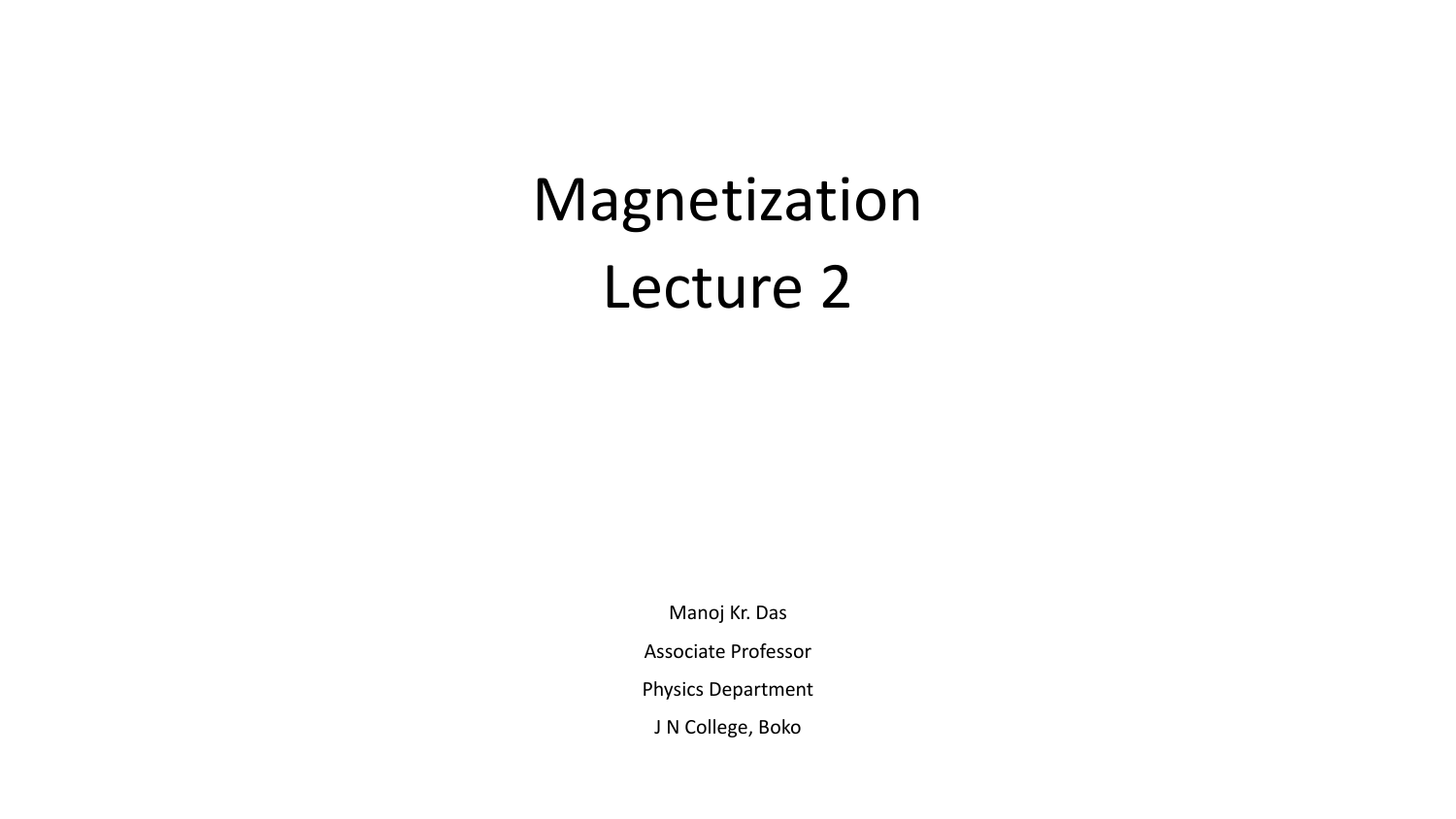#### **Magnetization Curves:**

A plot of the different values of *I* against *H* gives the magnetization curve  $(I-H)$  as shown in  $Fig (i)$ . For a low value of H, the slope of the curve is also small but with an increase of *H* it steepens and finally reaches the point S after which *I* remains almost constant with a further increase of *H*. At S the magnet is said to have attained magnetic saturation.



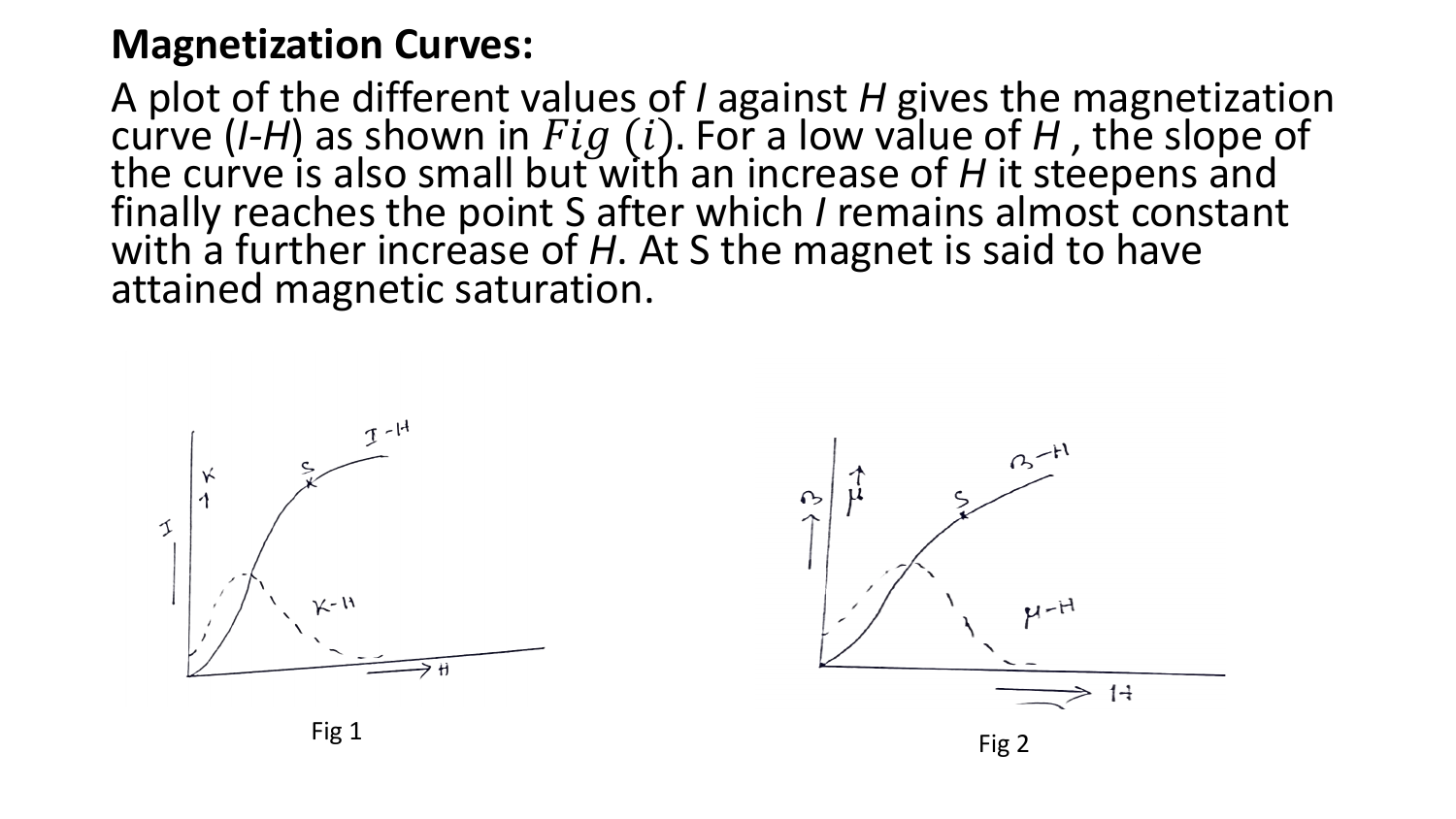## Simillarly it can be drawn a curve  $B - H$ , since

 $B = \mu_0 (H + I)$ . The nature is shown in  $Fig (ii)$  where the magnetic saturation is reached at the point S. Since  $K =$  $\boldsymbol{I}$  $\boldsymbol{H}$ and

 $\mu =$  $\boldsymbol{B}$  $\overline{H}$ , it may be drawn the  $(K-H)$  and  $(\mu-H)$  curve as shown by the dotted line.

## **Cycle of Magnetization: Hysteresis:**

If a magnetic material is subjected to a number of cyclic operations of magnetization and demagnetization, the specimen takes up a steady state. Starting from the zero value the specimen is subjected to a gradually increasing magnetizing field until the saturation is attained at S.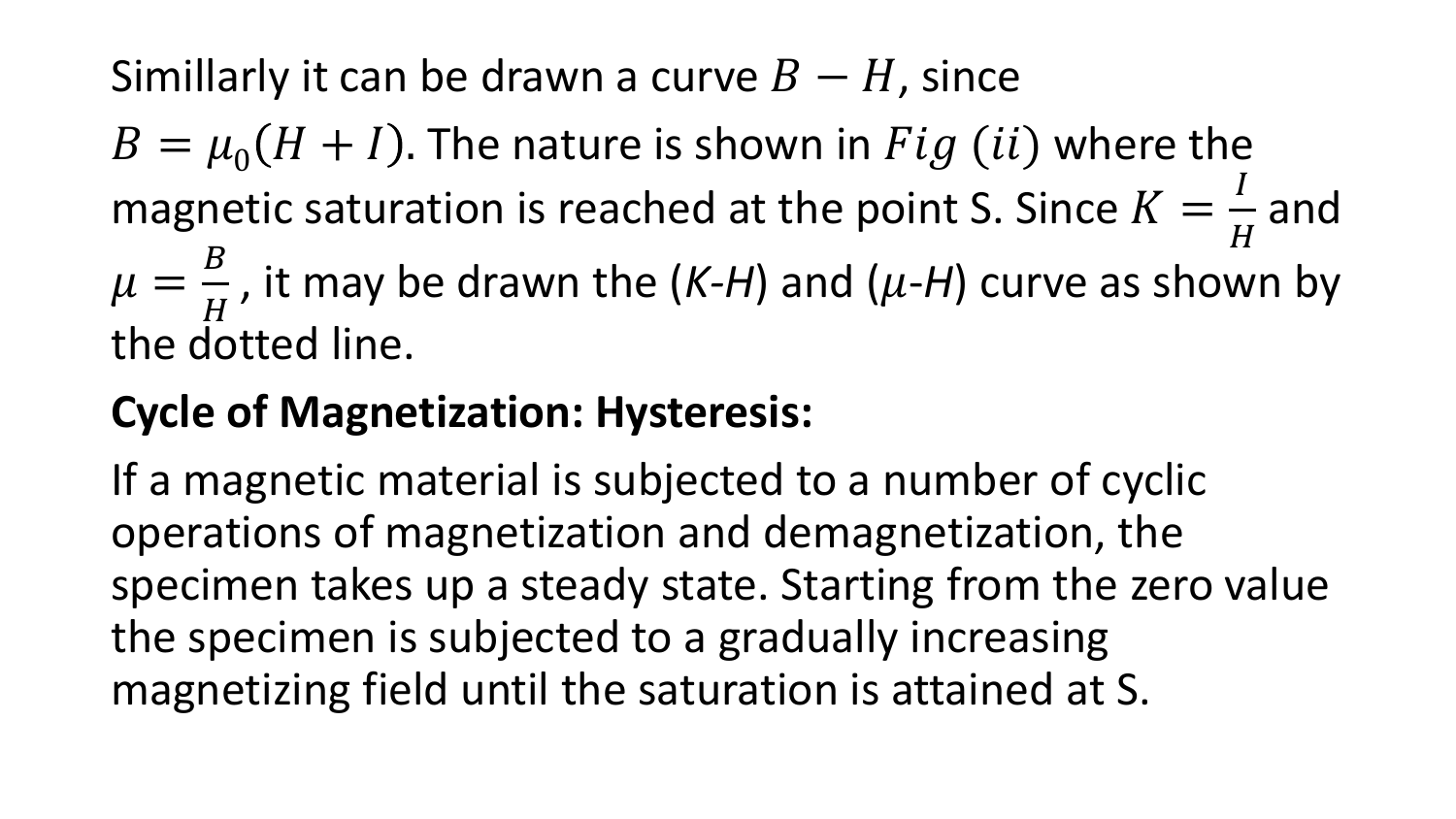The field is then decreased gradually to zero value when the intensity of magnetization retained in the sample  $0a$  and then the curve is traced as  $Sa$ . That  $Ce$  field is now reversed when the curve  $ab$  is obtained. *I* is reduced to zero at  $b$ . The reverse field is now further increased till in the revered direction the saturation is obtained at  $C$ .

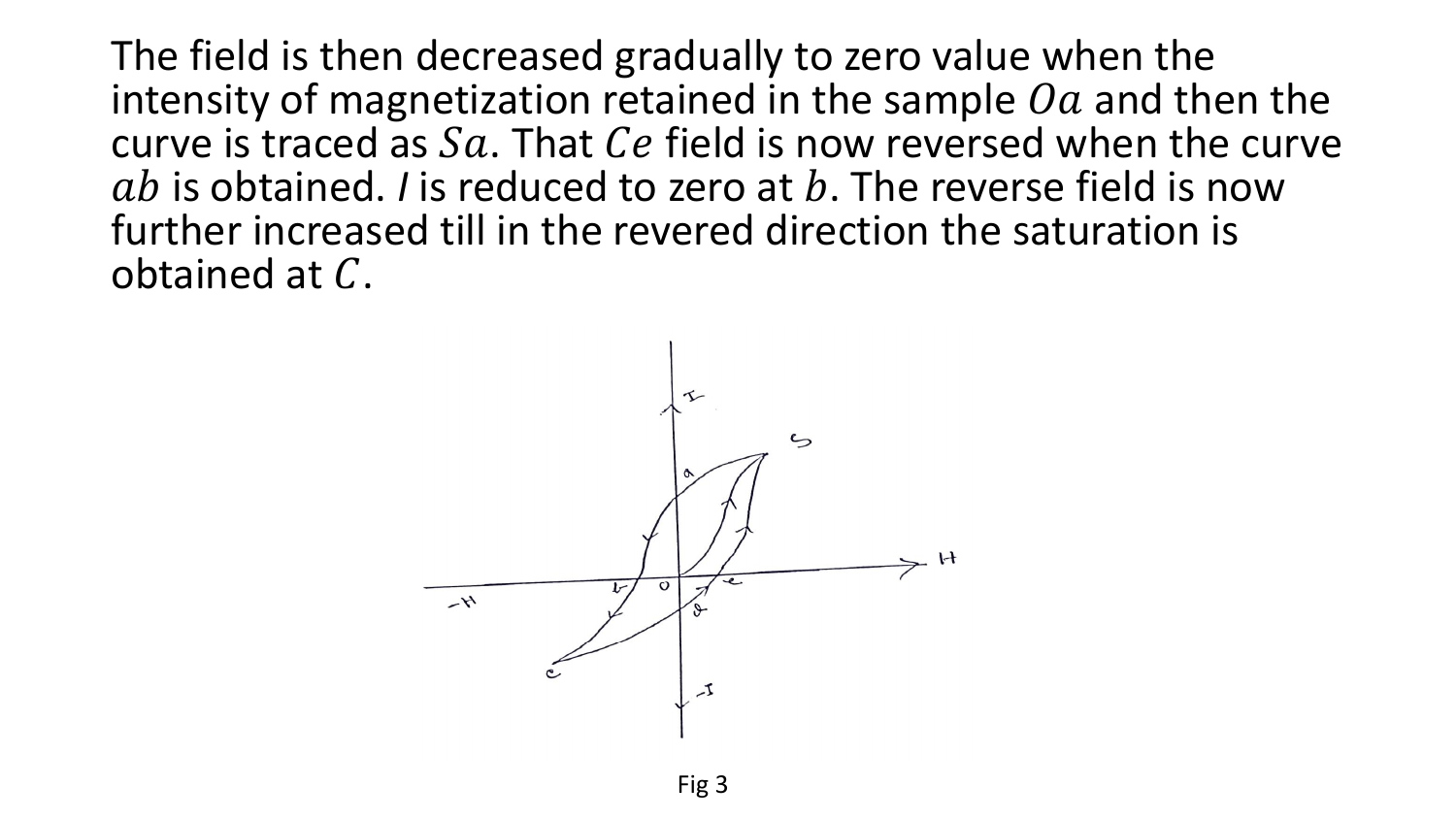With the fall of the negative field to zero the curve  $Cd$  is obtained. Next by applying the field in the positive direction again, the saturation point  $S$  is restored and thus the complete cycle operation describes a closed loop  $SabCdes$ . The above loop is characteristic of the specimen & is known as Hysteresis loop.

The ascending and descending portions of the loop are exactly symmetrical. It is also seen that when *H* reduces to zero, the intensity of magnetization has a definite value  $\Omega a$  as shown in figure. Thus *I* lags behind *H* in a cycle of magnetization and demagnetization. Such lagging of *I* behind *H* is known as the phenomenon of Hysteresis and the characteristic loop is known as Hysteresis Loop.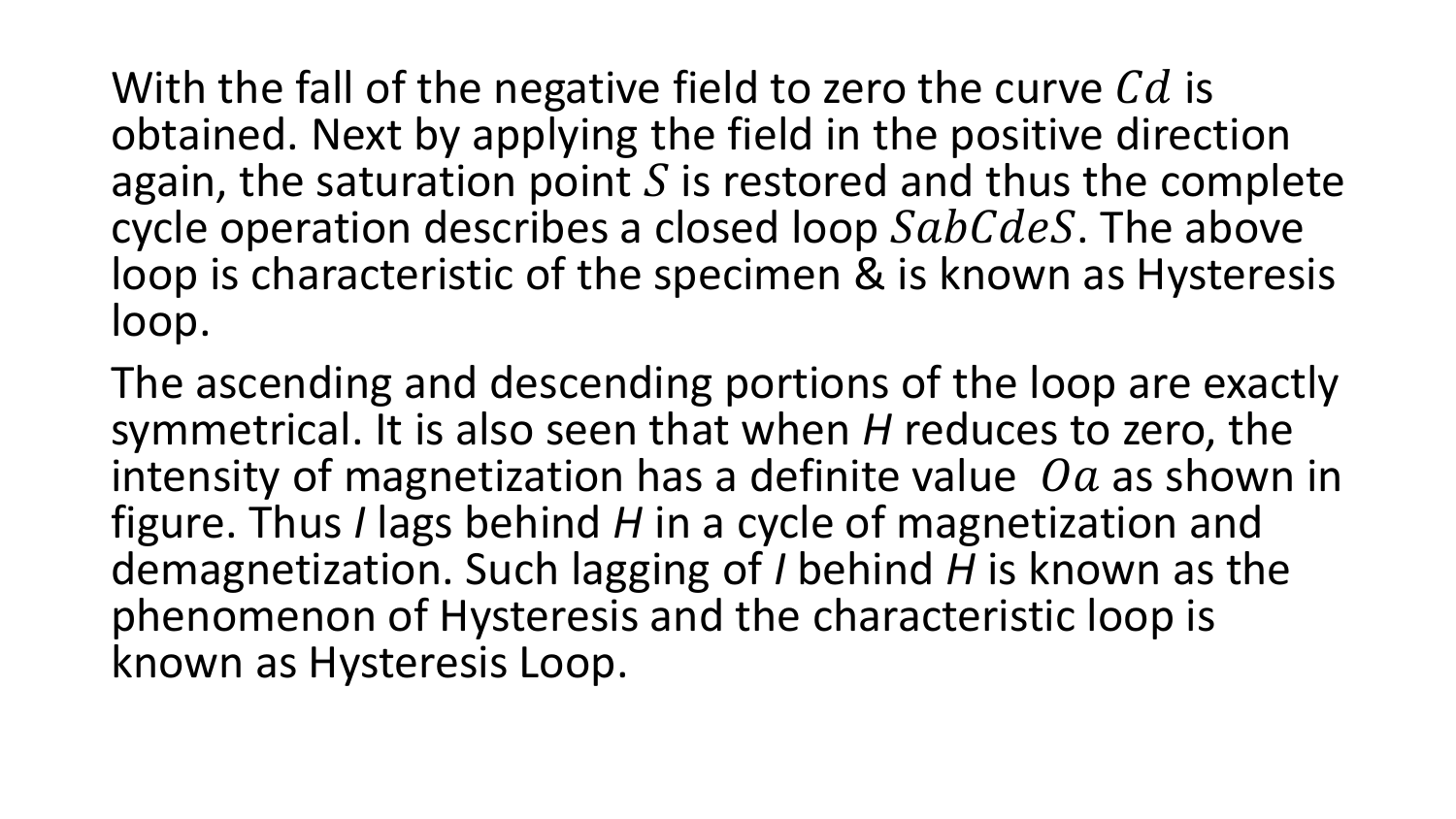#### **Hysteresis Loss:**

Some energy is expanded during the cyclic process of magnetization and demagnetization. This energy exhibits itself in the form of heat within the specimen.

Since this energy is not possible to recover and is lost during a cyclic process of magnetization, it is known as Hysteresis Loss.

$$
\oint HdI = \frac{1}{\mu_0} \oint HdB \to (i)
$$

From this equation it may conclude that the hysteresis loss of cycle per unit volume of the material is  $\frac{1}{\mu}$  times the area of  $\mu_{0}$ the *B-H* loop.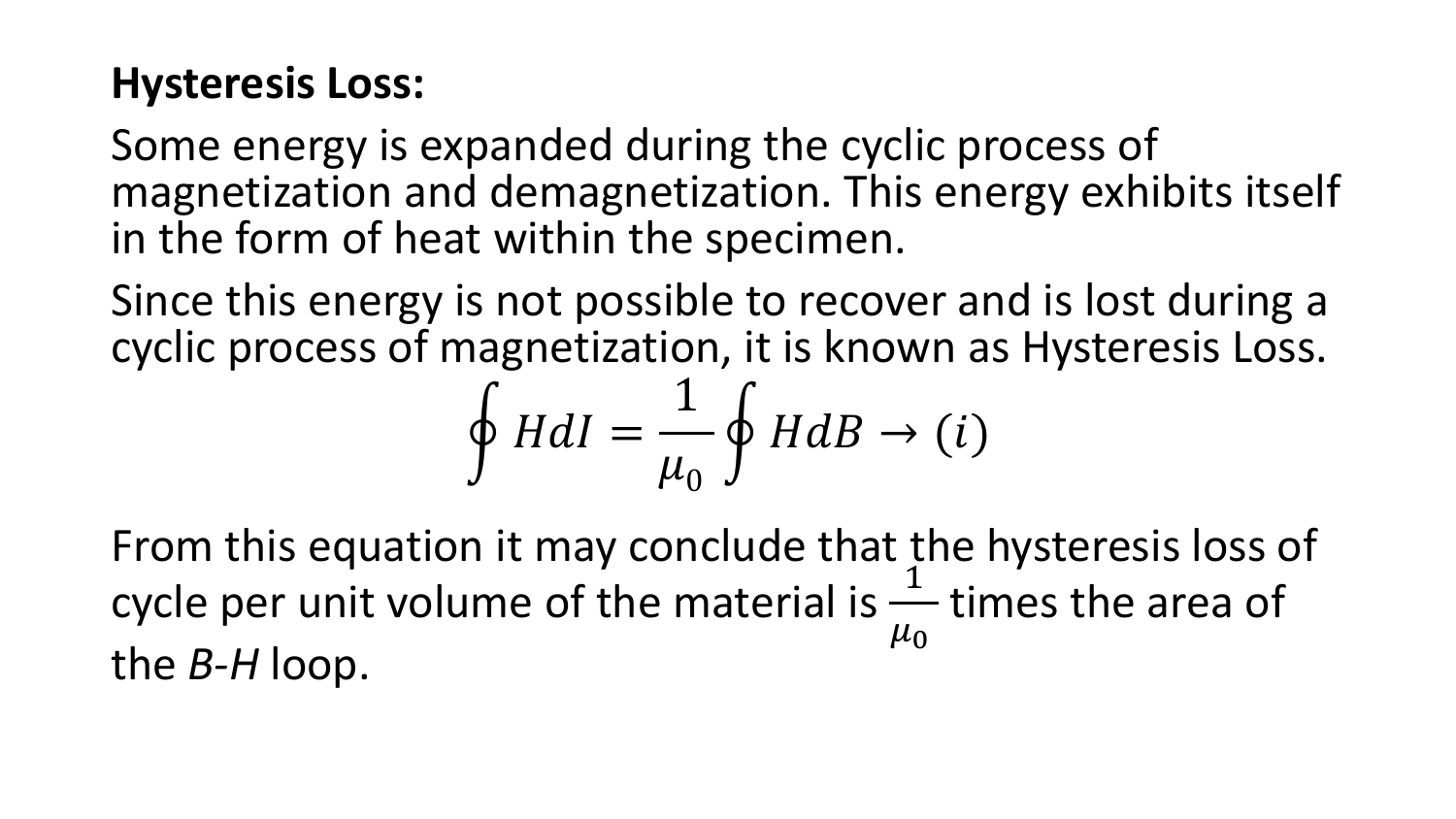#### The energy loss per second  $=$  $\overline{m}$  $\rho$ nS earg

Here  $S$  is energy loss per cycle per unit volume of the material.

*n* is the frequency of the cyclic operation per second, *m* is the mass of the specimen,  $\rho$  is the density of specimen.

The above energy is converted into heat and raises the temperature of the material. If  $\theta^0$  C be the raise of temperature, then

Heat generated  $= mc\theta$  cal

If whole energy is utilized in heating up the specimen then

$$
Jcm\theta = \frac{m}{\rho} nS
$$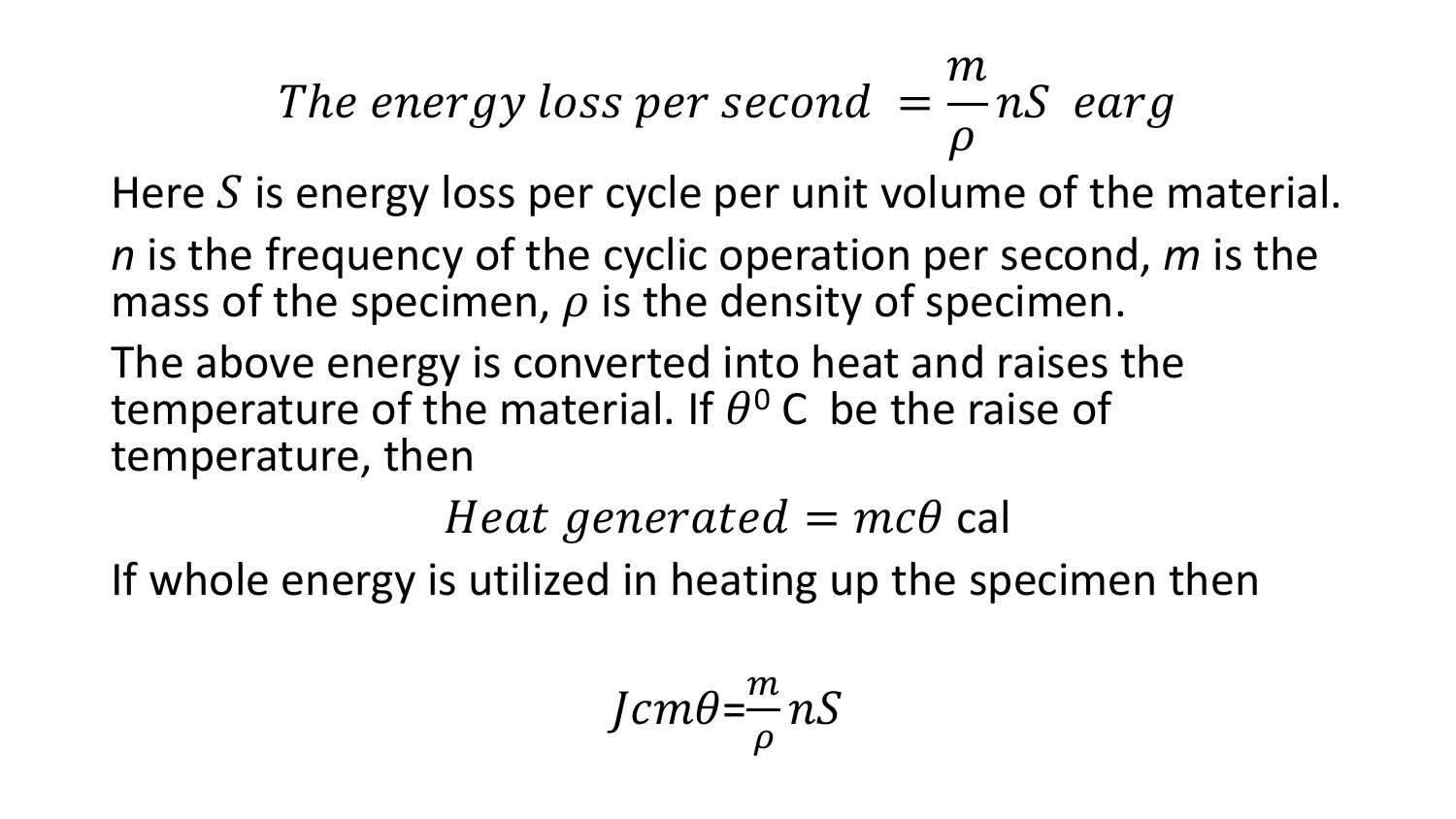$$
Jc\theta = \frac{ns}{\rho}
$$
  

$$
\theta = \frac{ns}{Jc\rho}
$$
°C per second

Where *J* is the Mechanical Equivalent of Heat.

#### **Quantum Numbers:**

Principal quantum number  $(n)$  will determine the orbital energy. It has only the integer value as like  $n = 1,2,3,...$  which represent the  $K$ ,  $L$ ,  $M$ , ....

Angular momentum quantum number  $(l)$  determine the angular momentum of the orbit and it takes the values  $l =$ 0,1,2,3, ...  $(n - 1)$ , which represent by s, p, d, ... f state of electron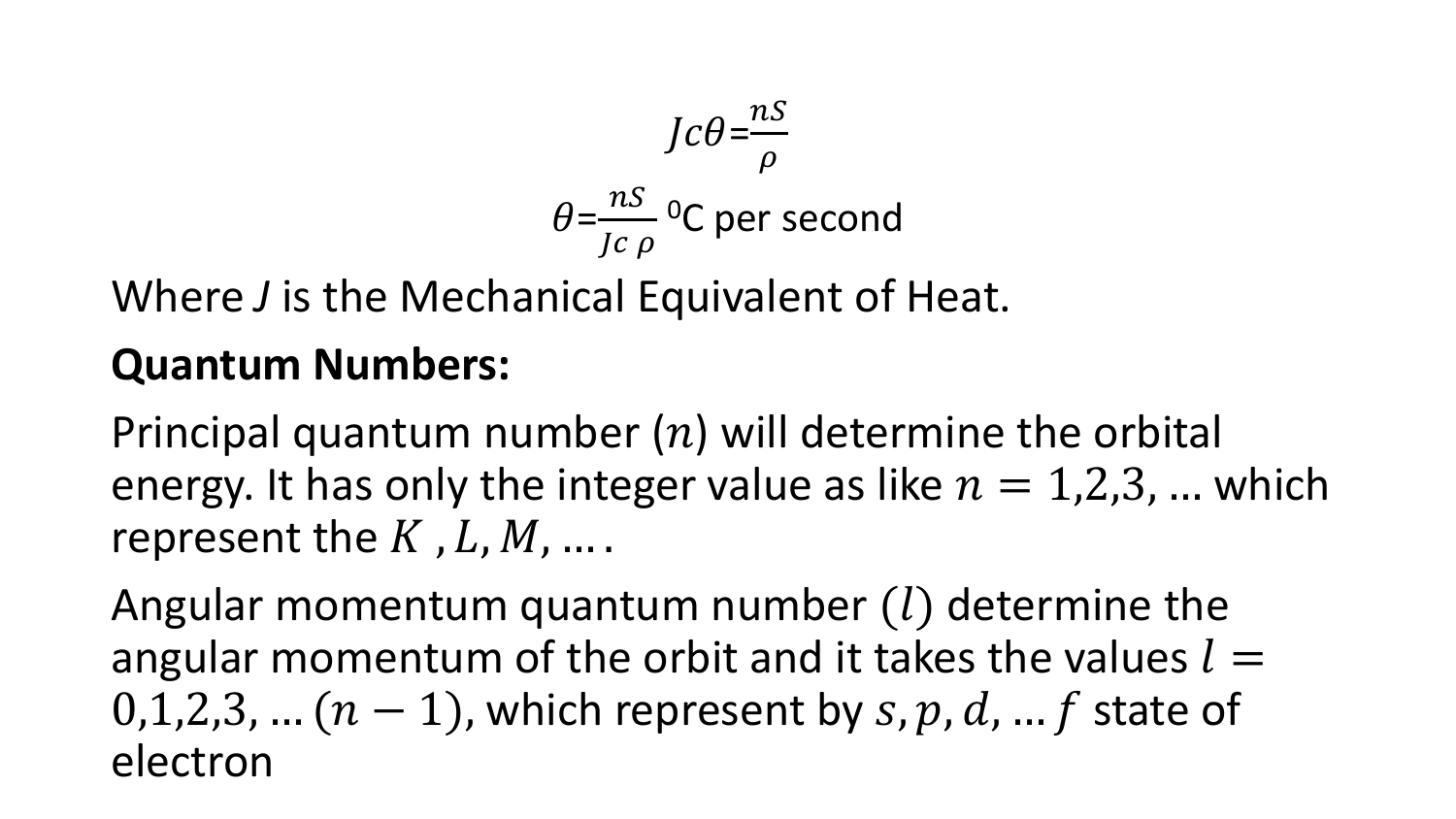Magnetic quantum number  $(m<sub>l</sub>)$  determine the possible components of angular momentum along the direction of external field. It takes the values  $m_l = l$ ,  $(l - 1)$ , ... .0, ... ., -l

Spin quantum number (s) leads to  $s = \pm$ 1 2 , because the possible angular momentum components of electron are  $\pm$  $\hbar$ 2 . Magnetic moment of the spin along the external field is given by

$$
\mu_s = g\left(\frac{e}{2me}\right)\frac{\hbar}{2}
$$

Where  $q$  is known as spectroscopic spitting factor or gyromagnetic ratio. For electron  $q = 2.0023$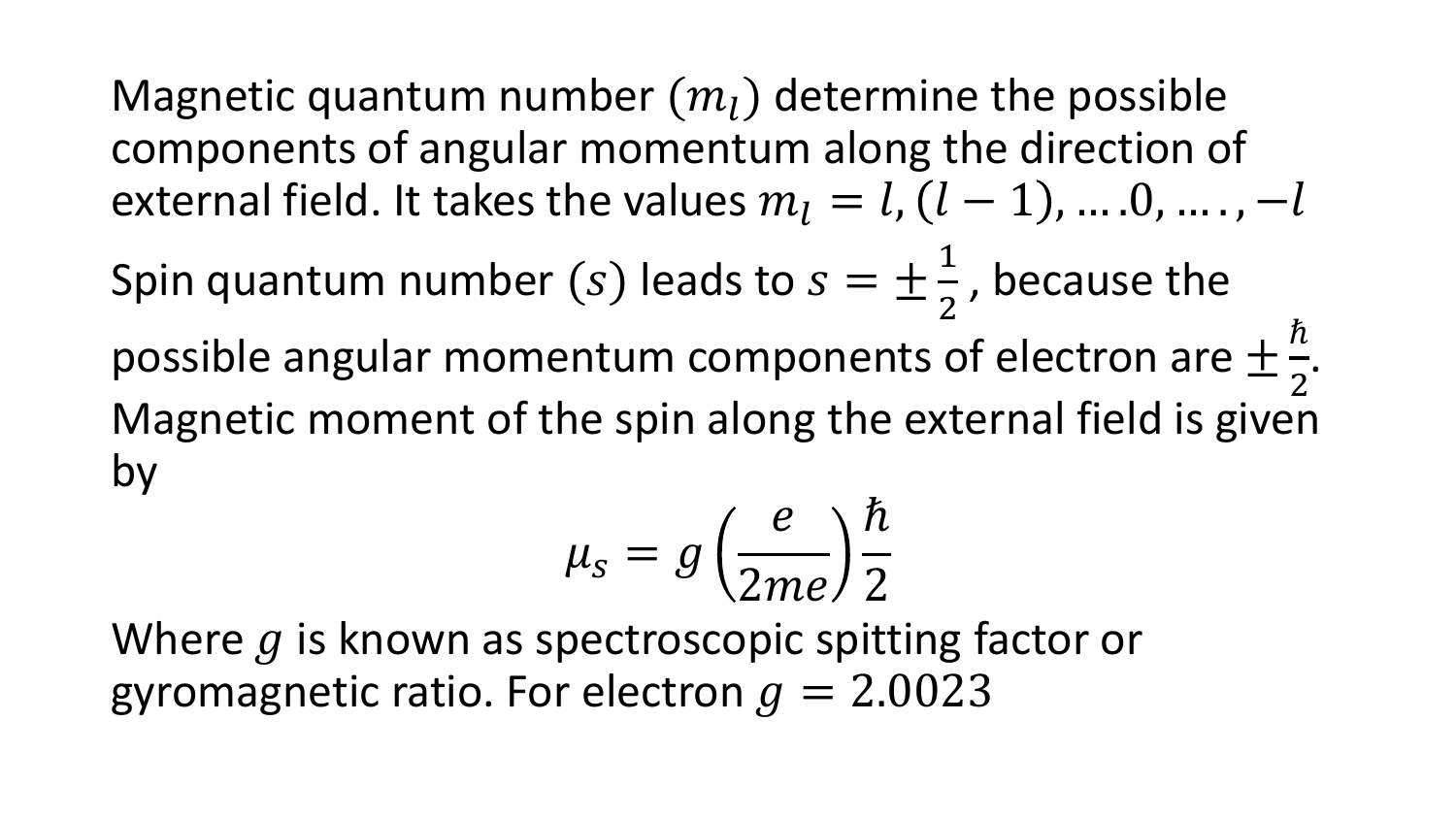The total angular momentum quantum number  *is obtained* by adding vectorially orbital angular momentum quantum number  $l$  and spin quantum number  $s$ .

 $i = l \pm s$ 

If an atom has a number of electrons, the  $l$  vectors are combined to form a resultant  $L$  and the spin vectors are combined to form a resultant  $S$ . The coupling is known as Russel-Saunders Coupling.  $L$  and  $S$  combine to form to give total angular momentum  *. For such an atom the* gyromagnetic ratio

$$
g = 1 + \frac{J(J+1) + S(S+1) - L(L+1)}{2J(J+1)}
$$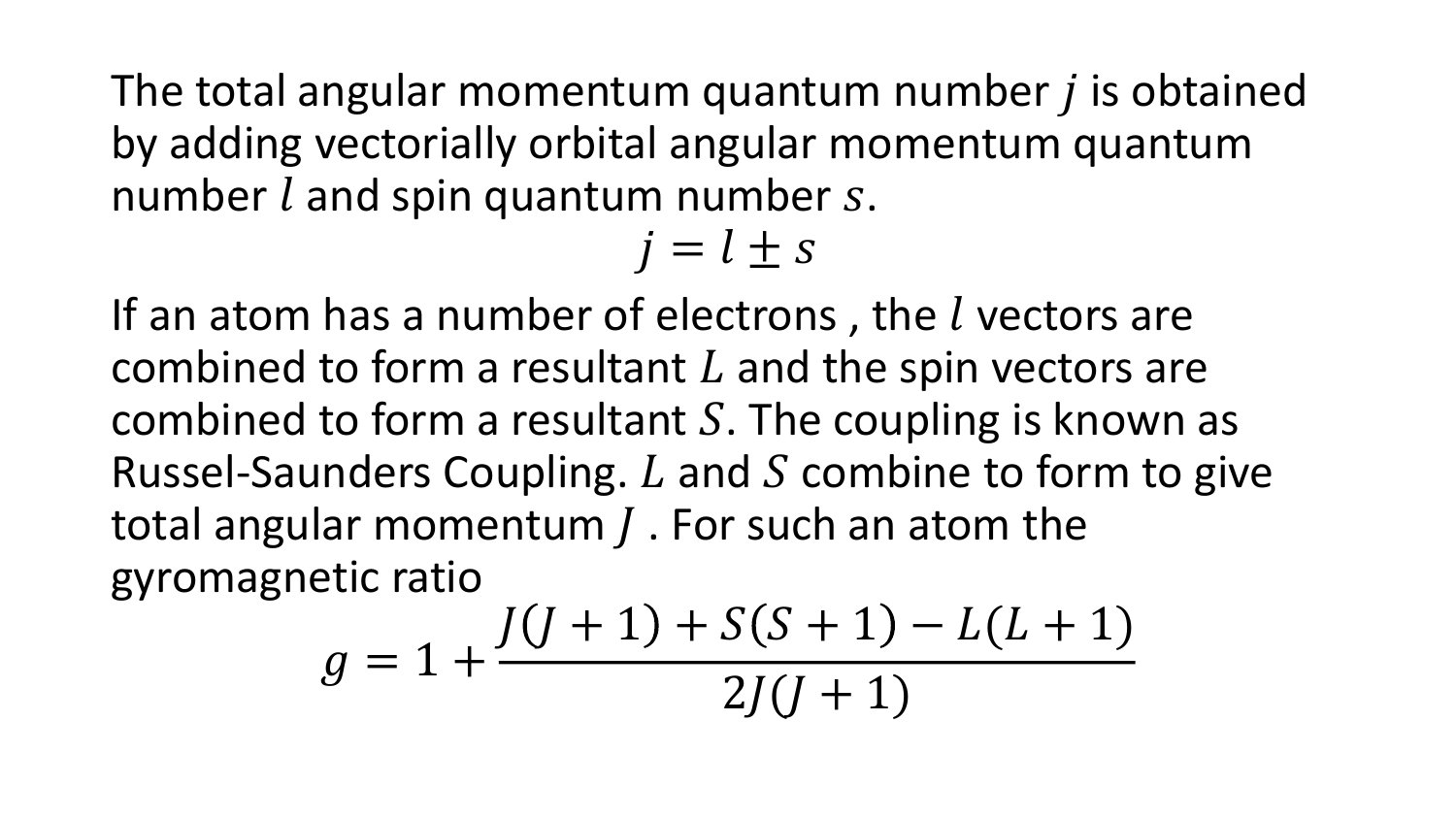To find out the magnetic moment of the dipole for a given atom the above coupling must be according to Pauli's Principle and Hund's Rule. According Pauli only one electron can occupy a state defined by the quantum number n, l, m and s. Filled electron shell does not contribute to the magnetic moment of the atom. Incomplete electron shell will contribute to the magnetic moment of the atom. Hund's Rule states that for ground state of atom

- Spins add to give maximum possible value for  $S$ .
- Orbital moment will contribute to give maximum value for  $L$ consistent with  $S$ .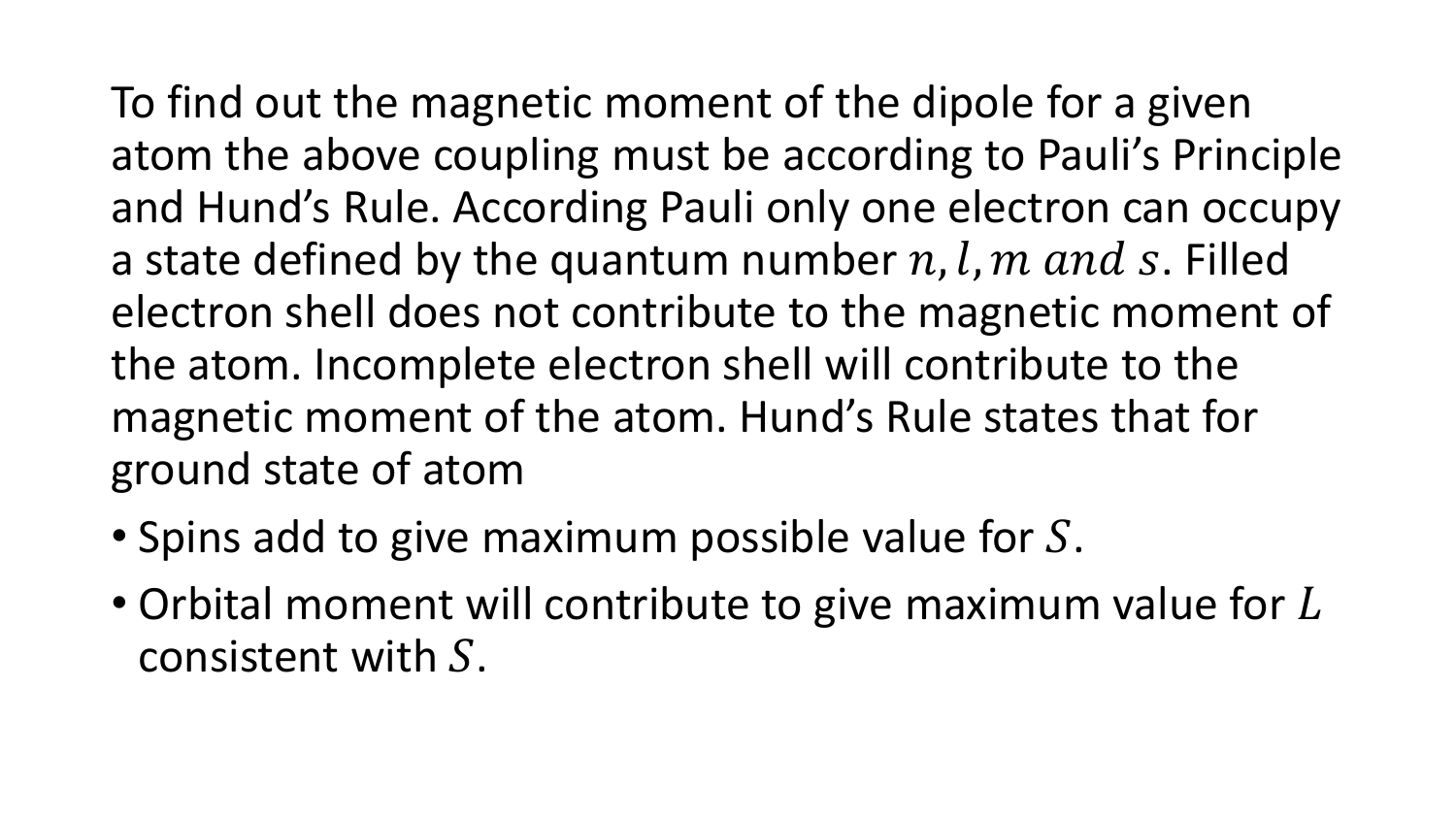• For an incomplete filled shell

 $I = L - S$  for a shell less than half occupied  $I = L + S$  for a shell more than half occupied

• The orbital motion and spin of the electrons will contribute to the magnetic moment of the atoms. Another contribution results from nuclear spin.

# Langevin's Theory of Diamagnetism:

Let an electron having mass  $m$  and charge  $e$  is rotating in a circular orbit of radius r with an angular velocity  $\omega$ .

Then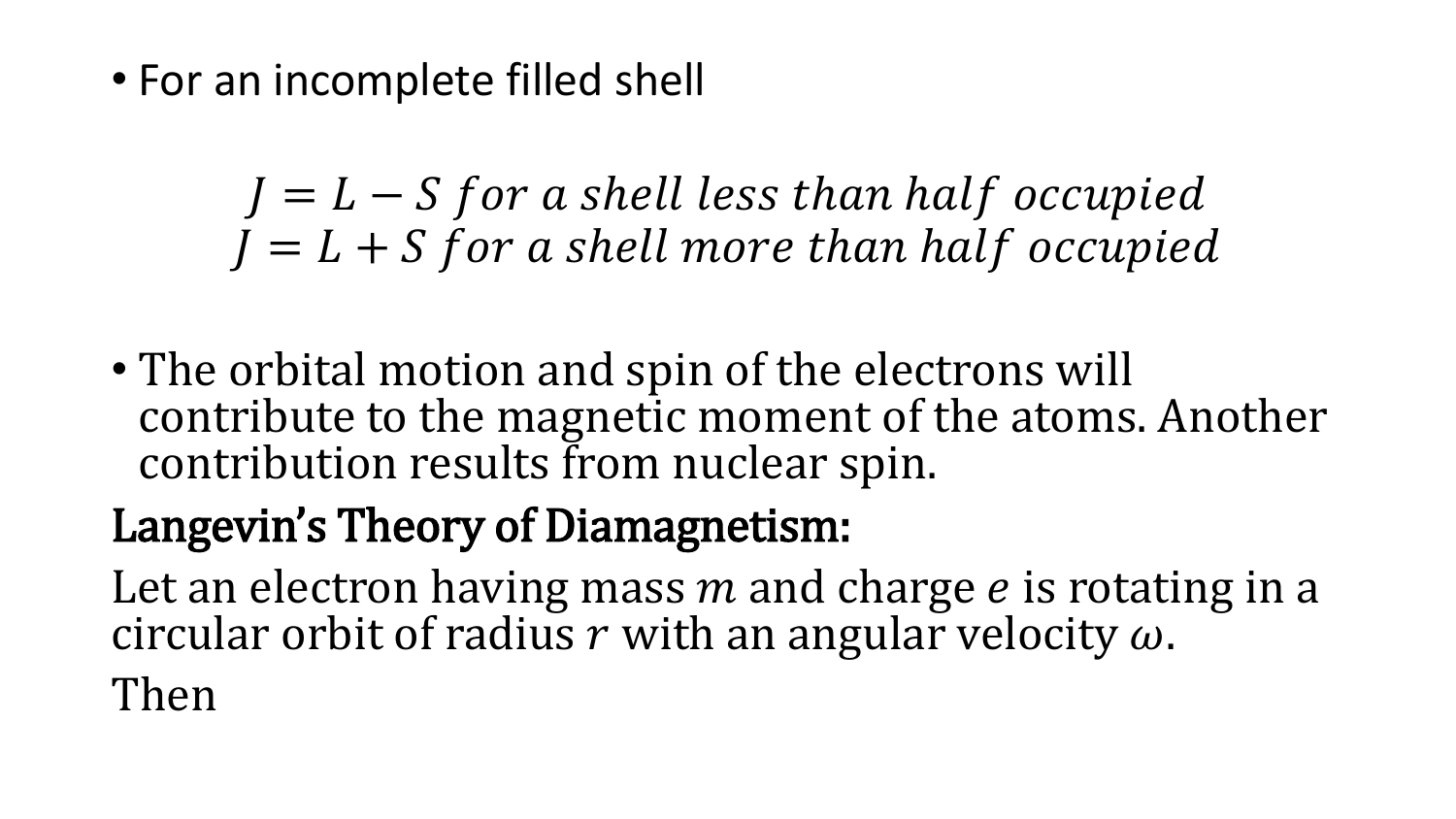$$
F=m\omega^2r
$$

Where  $F$  is the force of attraction towards the centre. The moving charge  $e$  will be equivalent to a circular current  $i =$  $\omega e$  $2\pi$ and from Ampere's Law of magnetic moment associated with it will be  $M = \pi r^2 i =$  $\omega$ er<sup>2</sup> 2 and directed normal towards the plane. Now a magnetic field  $H$  is applied perpendicular to the plane. The force on the electron will be  $Hev = He\omega r$  towards the centre. Therefore the force towards the centre will be  $F + He\omega r$ . At the same time suppose the angular velocity is increased by  $d\omega$ . Therefore

 $F + Hewr = m\omega^2r + 2m\omega rd\omega$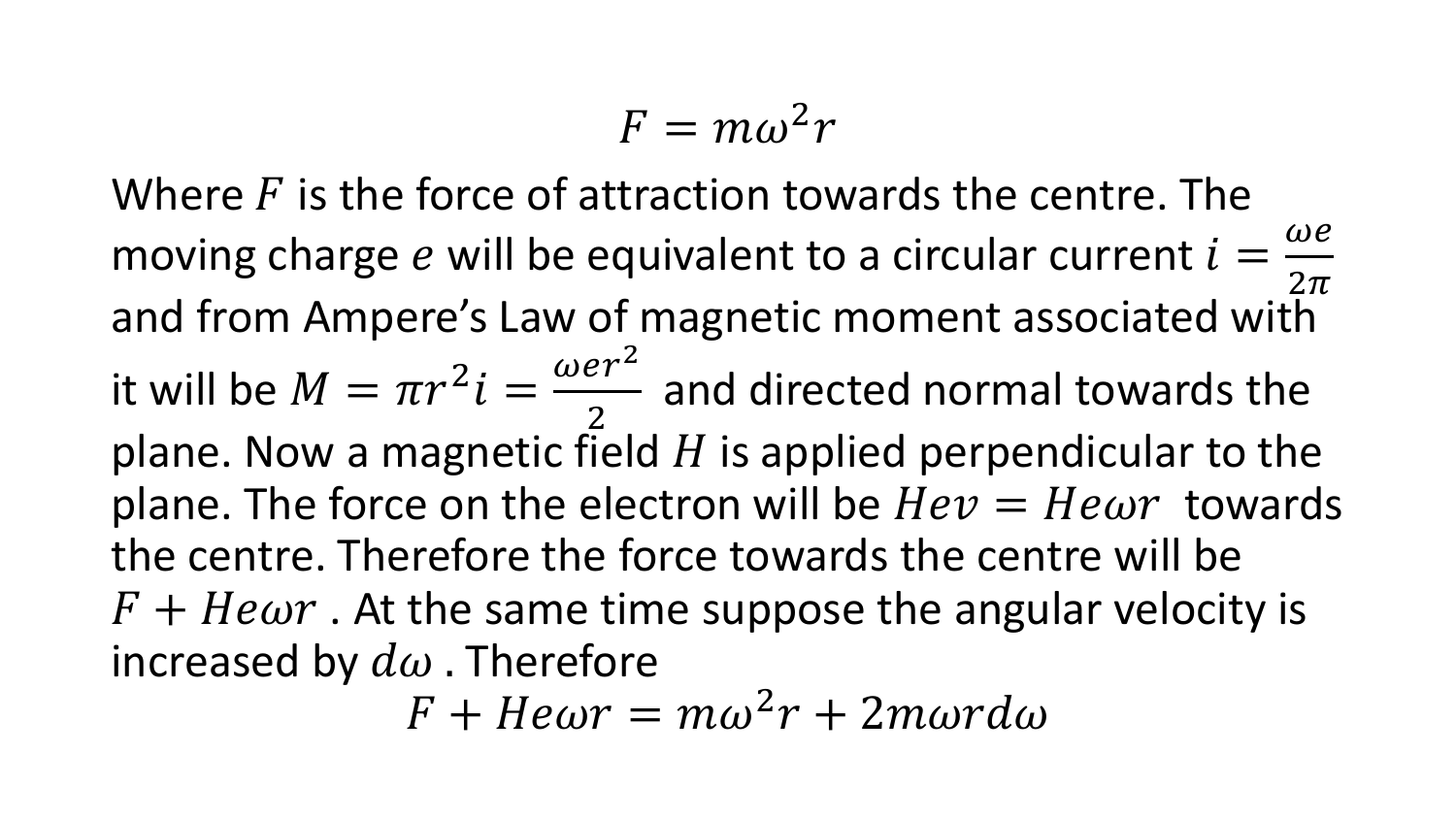#### $2m\omega r d\omega = He\omega r$

$$
d\omega = \frac{He}{2m}
$$

The corresponding magnetic moment of the shell will be

$$
M + dM = \frac{r^2 e}{2} (\omega + d\omega)
$$

Therefore

$$
dM=\frac{r^2e}{2}d\omega
$$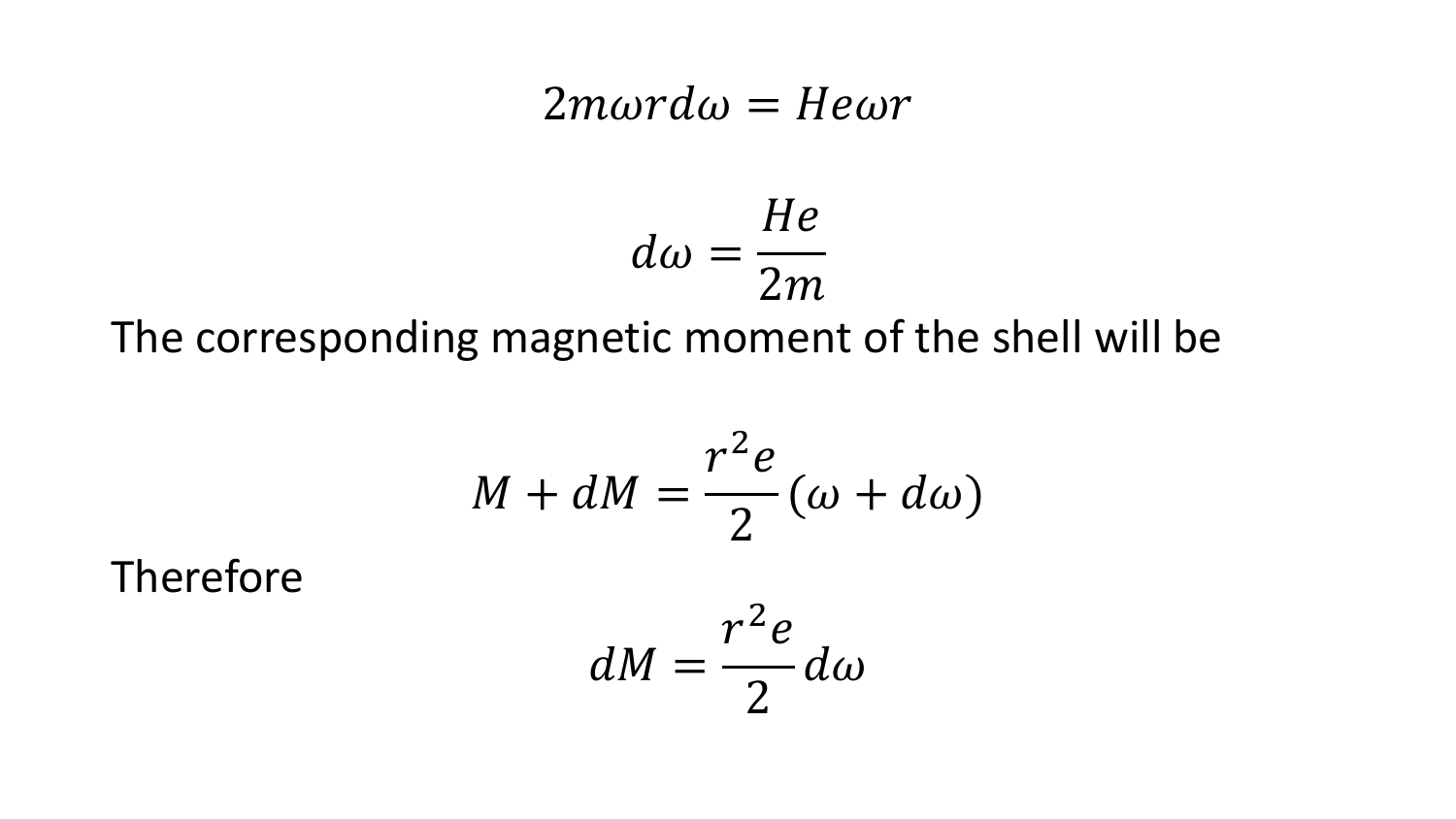$$
dM = \frac{r^2 e}{2} \cdot \frac{He}{2m} = \frac{He^2 r^2}{4m}
$$

The magnetic moment due to this field is opposite to the direction of the field and hence equal to  $(-1)^{n}$  $He<sup>2</sup>r<sup>2</sup>$  $4m$ . If the angle between the normal on the orbit and the direction of the field H be  $\theta$ , then

$$
dM = -\frac{e^2r^2}{4m}\cos\theta
$$

Therefore magnetic moment opposite to the direction of the field will be